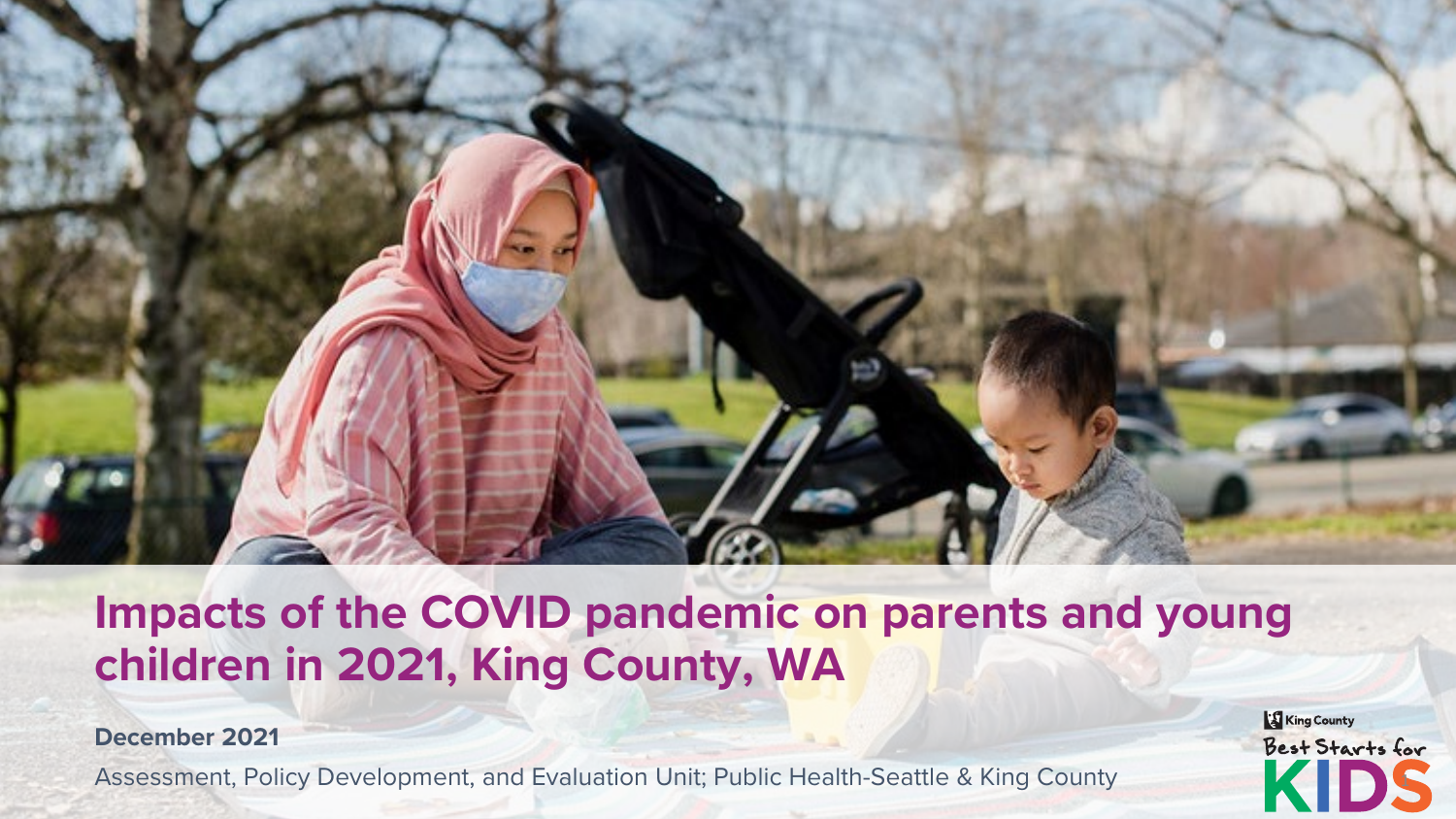## **ABOUT THIS REPORT**

- This report provides relevant and timely information about the impacts of the COVID pandemic on young children and families in 2021 in King County, WA.
- The results come from the Best Starts for Kids Health Survey, a survey of over 7,000 parents and caregivers with young children in King County, WA. Families took the survey in seven languages online or by phone, and there was strong participation across demographic groups.

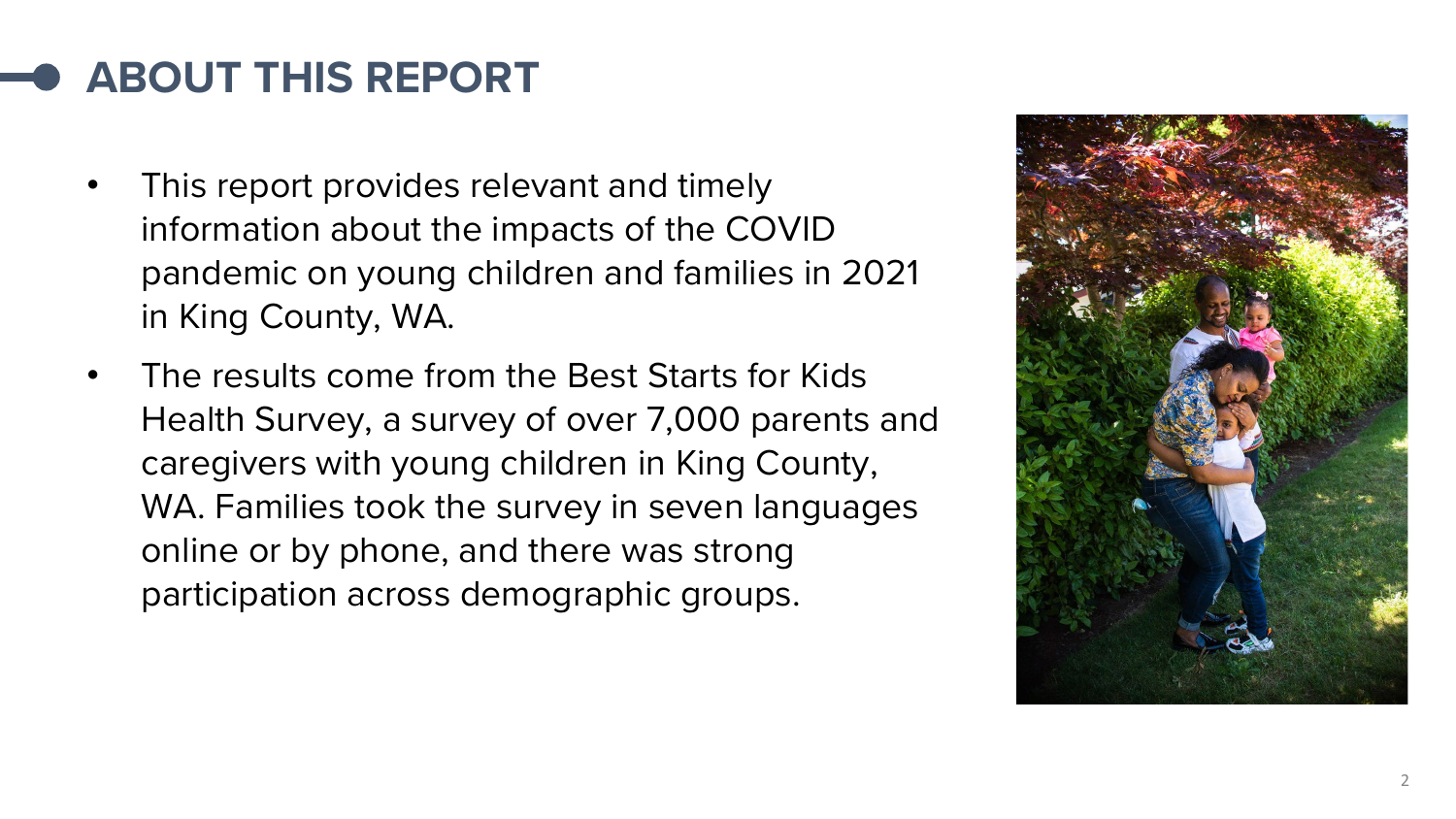#### **BRIEF METHODS**

- From January to September 2021, the Best Starts for Kids (BSK) Health Survey asked 7,033 parents and caregivers with children 5<sup>th</sup> grade and younger: "Please describe any changes, **positive or negative, that the COVID pandemic has had on this child/your family."**
	- 90% of parents answered this question.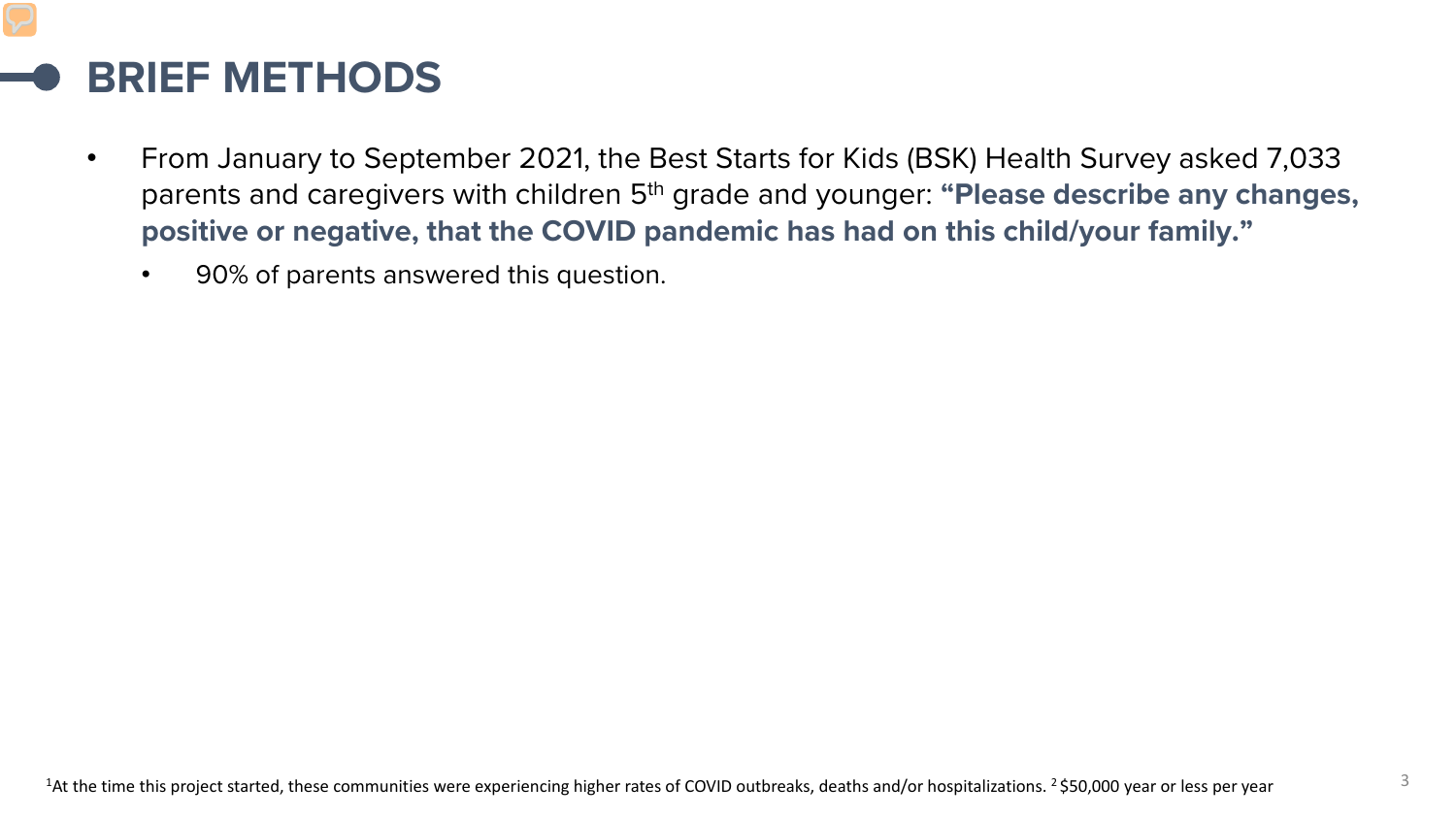#### **BRIEF METHODS**

- How did we analyze parents' answers to these questions?
	- Translated Chinese, Korean, Russian, Somali, Spanish, and Vietnamese responses to English.
	- Identified themes related to how COVID impacts families.
	- Reviewed a random set of responses, categorizing them into the themes, until no new information was found.
	- Identified and reviewed responses for African American, Latina/x/o, Native Hawaiian/Pacific Islander (NHPI), and Vietnamese families $^1$ , as well as low-income families $^2$ , single- and LGBTQ- parent families, and families with children living with disabilities to make sure that themes for these populations were included.
- Additional survey results are provided to add context to themes shared by parents.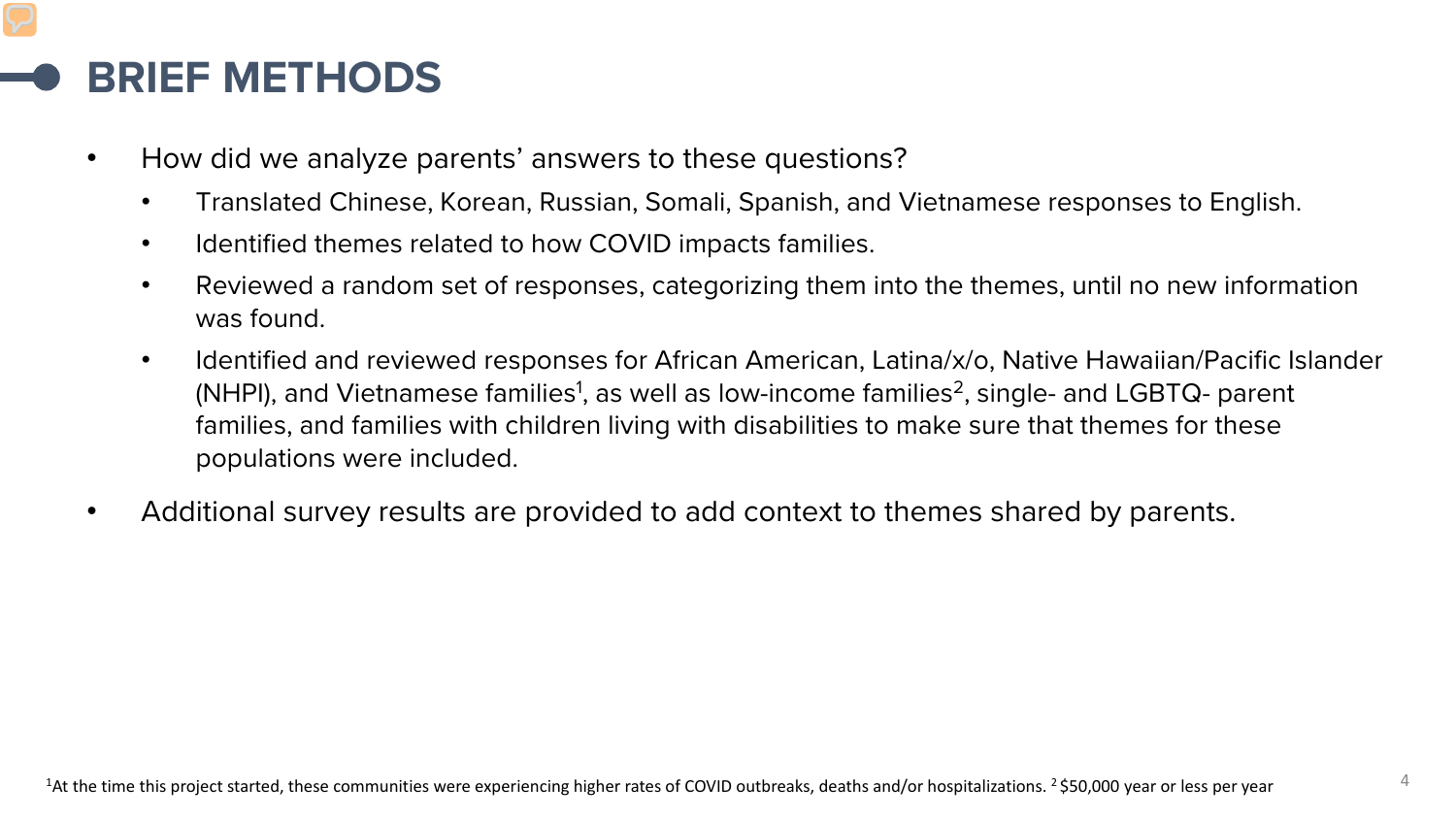### **SUMMARY: EXPERIENCES OF PARENTS AND CHILDREN DURING COVID**

- Babies and toddlers missed out on important social development opportunities. Elementary-school children missed social interactions and felt isolated during remote schooling.
- Online school was a negative experience for many families. Some children struggling to stay engaged and fell behind in classes. Some parents said their child or family preferred online school due their child's learning style or being removed from a racist or unsafe school environment.

*"…we saw huge academic leaps, but emotions worsened, and lack of confidence became [a] barrier to educational progress. [My child] has been the most adversely affected in terms of emotional, academic, and social growth by the pandemic. No way to explain what she has lost." – Parent of 0-5-year-old*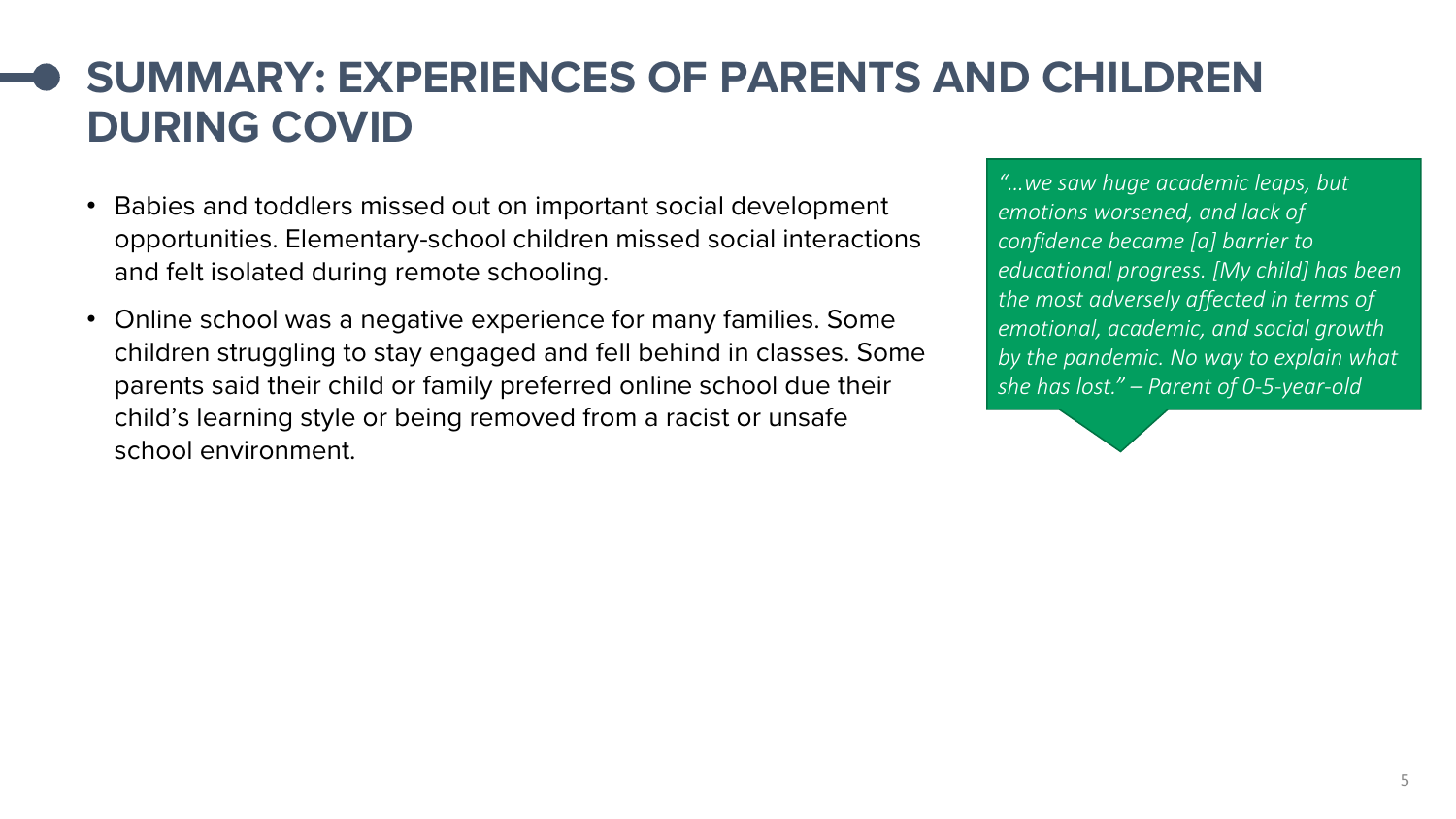### **SUMMARY: EXPERIENCES OF PARENTS AND CHILDREN DURING COVID**

- Parents were exhausted by the competing demands of work and schooling/childcare, with moms bearing the most additional responsibilities.
- Many families had financial uncertainty due to job loss, reduced hours, or the inability to meet basic needs.
- Yet, families were grateful for more time with their family, for the chance to see more about their child's schooling, and for the chance to reconnect and slow down.

*"…having to teach the kids, having to be sometimes the teacher at home. I guess a positive one is that we have been able to learn some things from having to wear those different hats, being a teacher helper and I think we've grown closer together." – Parent of K-5th grader*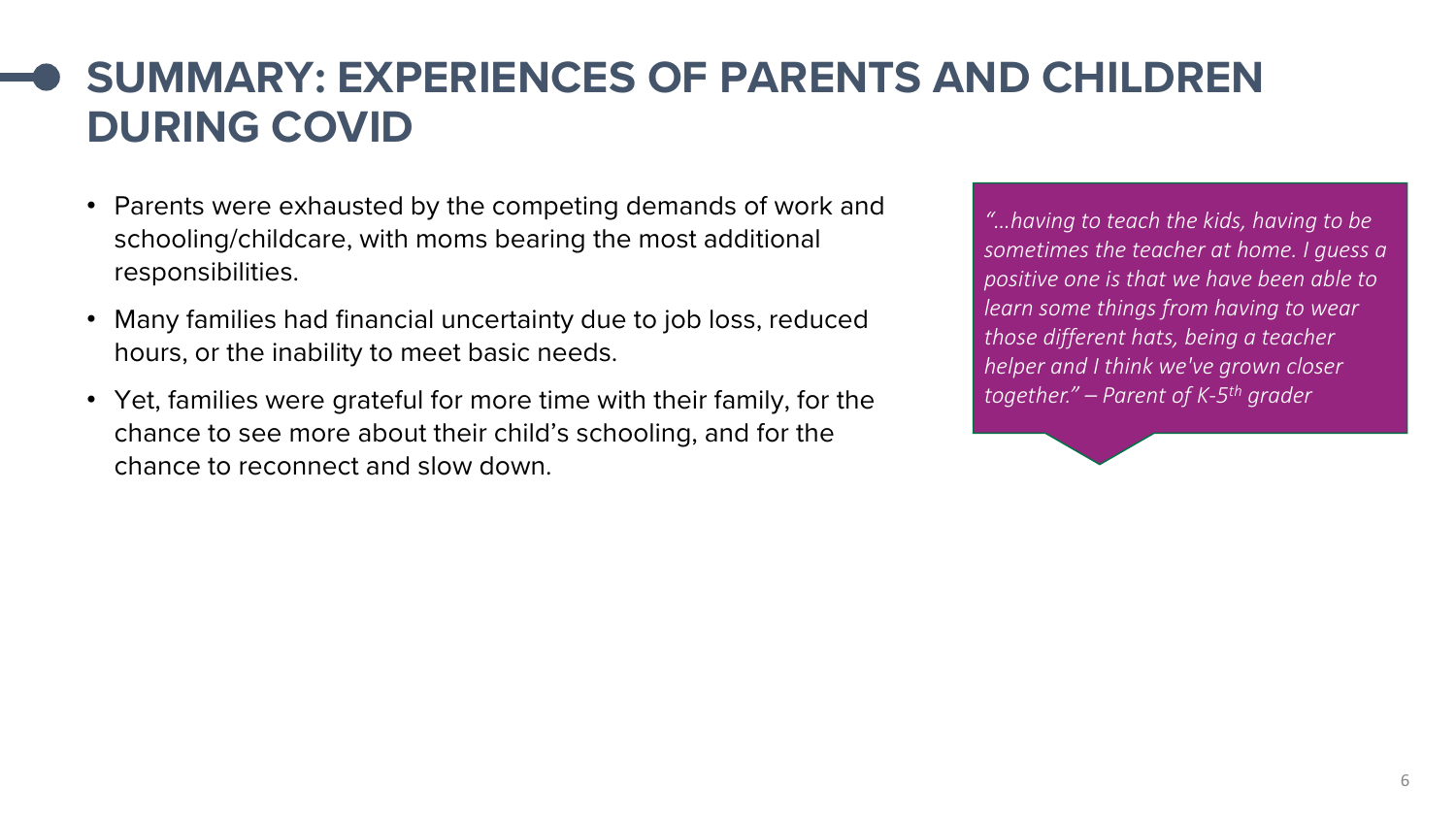# IMPLICATIONS OF WHAT PARENTS TOLD US

- Families and children need supports to address changes in children's social-emotional development and mental health.
- Parents appreciated more insight into what happens in the classroom, and some students did well with online learning. Schools may want to consider how to continue these practices in the future.
- Access to in-person learning and support navigating referrals is important for children living with disabilities.